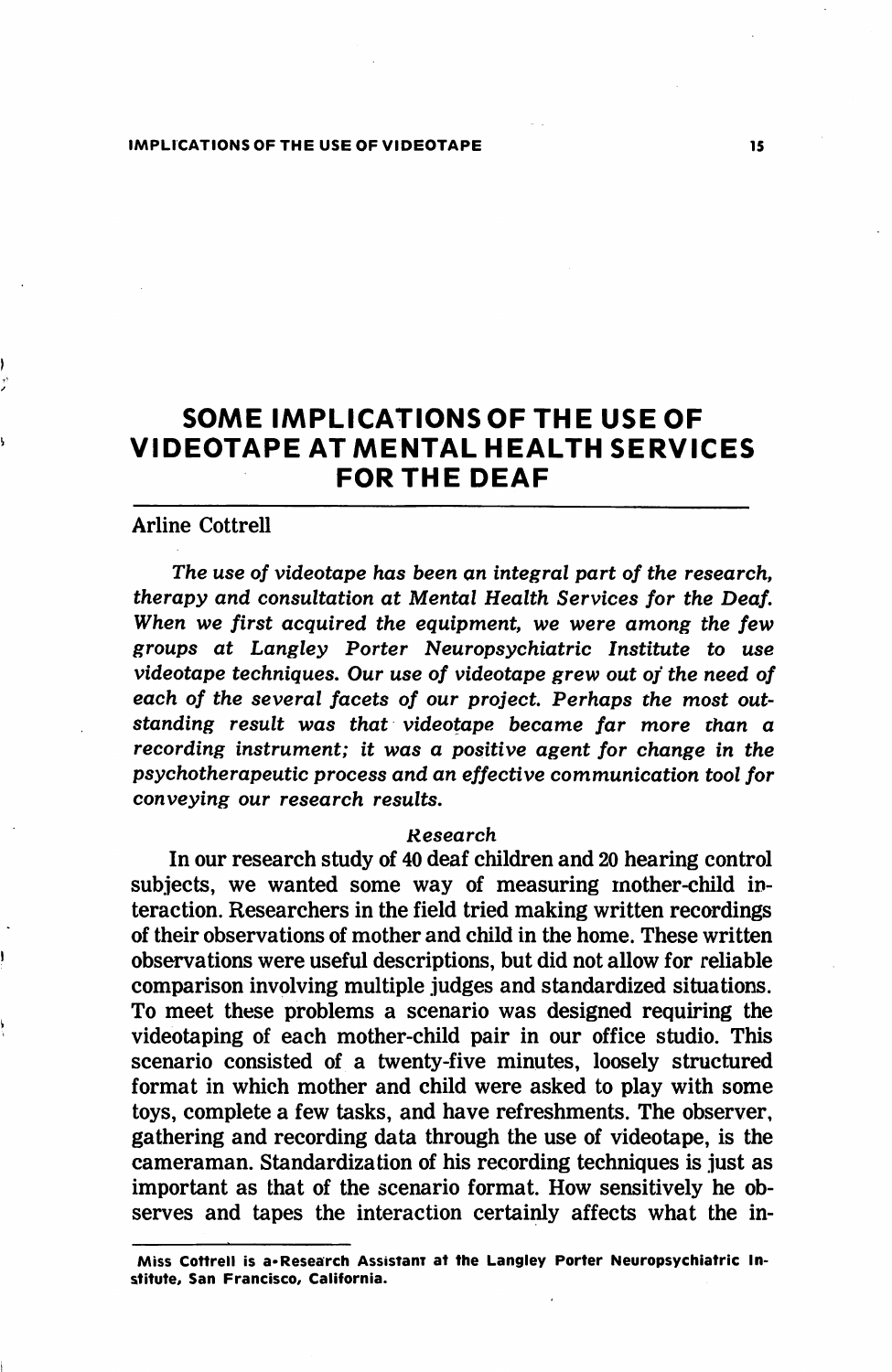dependent observer watching the finished tape will see. The use of the zoom lens was necessary to capture mother-child interaction at close range. Because of the number and types of rating decisions to be made later on, the camera clearly could not be left on "unat tended." In the next phase of this research, three independent judges rated the 60 scenarios on 30 different items and were asked to reach agreement on 24 of these, or 1440 items. The judges were able to play back any section of the videotape they wanted, to get a better look at any part of the interaction in order to confirm their ratings. In only 19 out of the 1440 items were the judges unable to reach a consensus. This permanent record of mother-child interaction represents an ideal framework for a longitudinal study and a rich source for further study. One additional study which is proceeding, is an interaction process analysis of the scenarios, using a modified version of Bales (1950) categories. A short composite tape of several examples of mother-child interaction was made and used for orienting the judges, working with consultants and professional visitors interested in the research.

In another research study, the language acquisition of deaf youngsters was recorded on videotape at regular intervals out in the field. We were able to record each child in his home environment as well as in other settings natural to each child and his family. The videotapes can be played back as many times as needed for analysis, a particularly helpful procedure in analyzing sign language because of the individual nuances of the young child learning language. Also, instant replay affords the family feedback on what is being recorded, which often gives the family new insights and helps maintain rapport in such personal, intensive studies. In one case the video feedback was extended to include other parents of deaf children and school personnel when we videotaped in one subject's classroom. This consisted of a composite tape of the child's language development over a period of five months. The same tape has been shown to project consultees who were able to see for themselves "first hand" our research findings. Another composite tape was made of "attention getting devices" used by a deaf mother with her deaf child at age eight months through 19 months. This tape represented one of the many foci relevant to the study of language acquisition of deaf children. These tapes were useful in staff collaboration as well.

### Psychotherapy

Another dimension of videotape usage developed in the course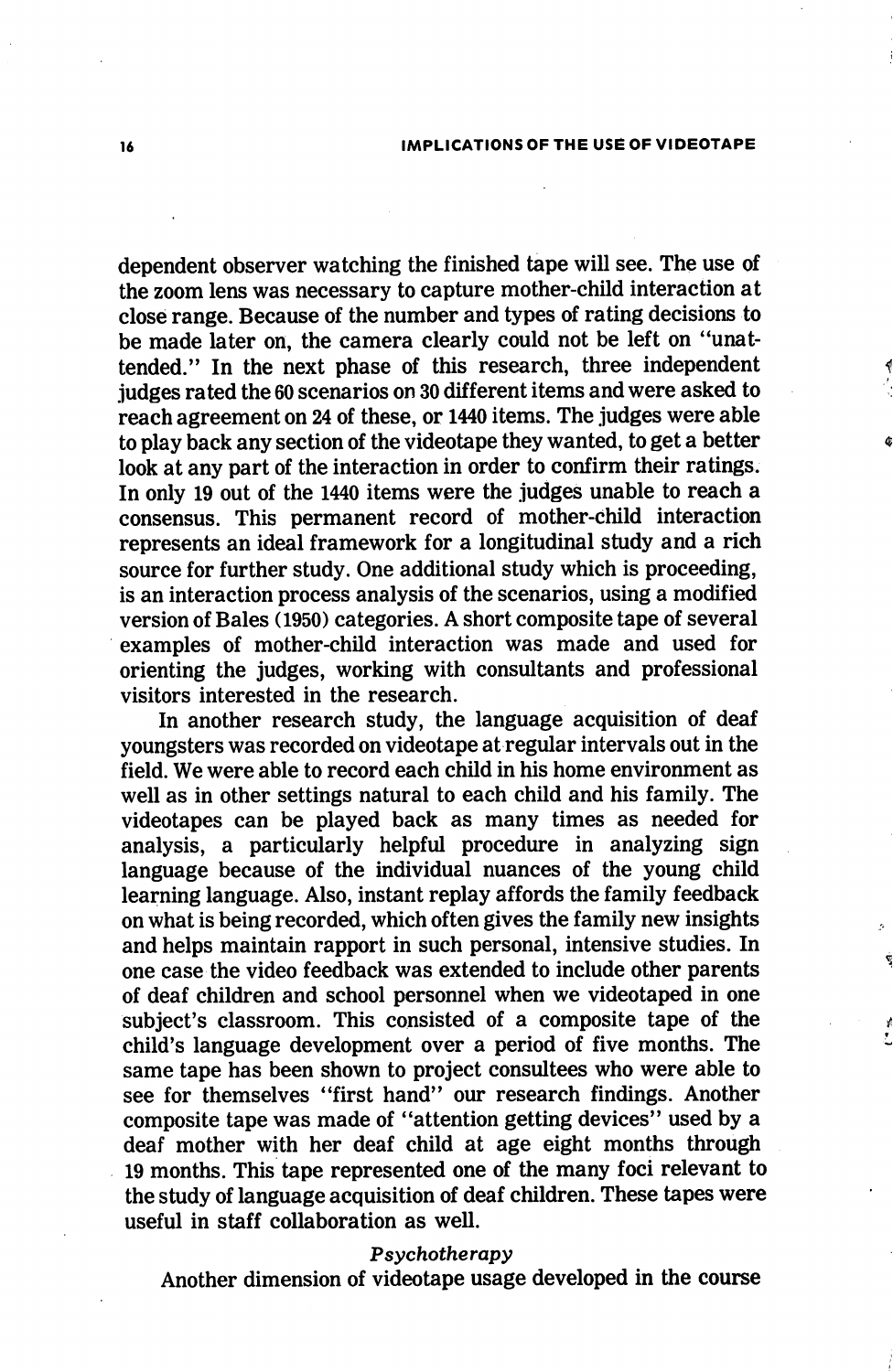of the Project's psychiatric services to deaf individuals and their families. Berger (1970) collected and reviewed the literature on the recent use of this medium in psychiatric services and in the training of psychotherapeutic personnel. He reported that the use of videotape techniques as a therapeutic tool in treatment "allows the development of greater awareness more rapidly and also enhances the patient's motivation to remember this awareness vividly . . ."  $(i$ bid. p. 168). Berger found that learning in the psychotherapeutic process is only in part intellectual and that "Before behavior changes, there needs to be learning on the emotional level, the patient must be actively (emotionally) involved in the treatmentlearning process" (ibid. p. 57). The use of videotape, it was found, allows for that emotional involvement and the "Therapeutic impact is also made in a deeper and more effective manner through repeated opportunities to observe, perceive, and integrate the image or picture of self alone or in interaction with others over a period of time" {ibid, p. 120). Since our budget for videotaping was limited and primarily planned for research, the potential of such techniques in therapy was only briefly explored. Yet the results were promising enough to suggest that this is a very important area for further study. One such result was seen in the case of an eightyear-old deaf girl, J.

J. was referred by her school because of difficulties in relating to her teacher and classmates. Her parents were concerned because of J.'s sudden rages, and her preference for solitude and consequent lack of peer relationships. Although the child communicated through speech, she often used baby talk and her mother described communication as a laborious process requiring constant step by step repetition. Evn though J. had lipreading skills, she would withdraw before watching anyone long enough to find out what they were saying. During the fifth month of treatment a play therapy session with J. and her therapist was videotaped. Fingerspelling had just been introduced in J.'s class and her therapist thought this might be a good time for a videotaping so J. could see herself using fingerspelling. When the therapist and J. viewed the taped therapy session together, J. had a very dramatic and positive reaction. In the therapists' words, "There was more response from that child when she was watching herself on Tv than in any other thing she does in play therapy—and it wasn't narcissistic—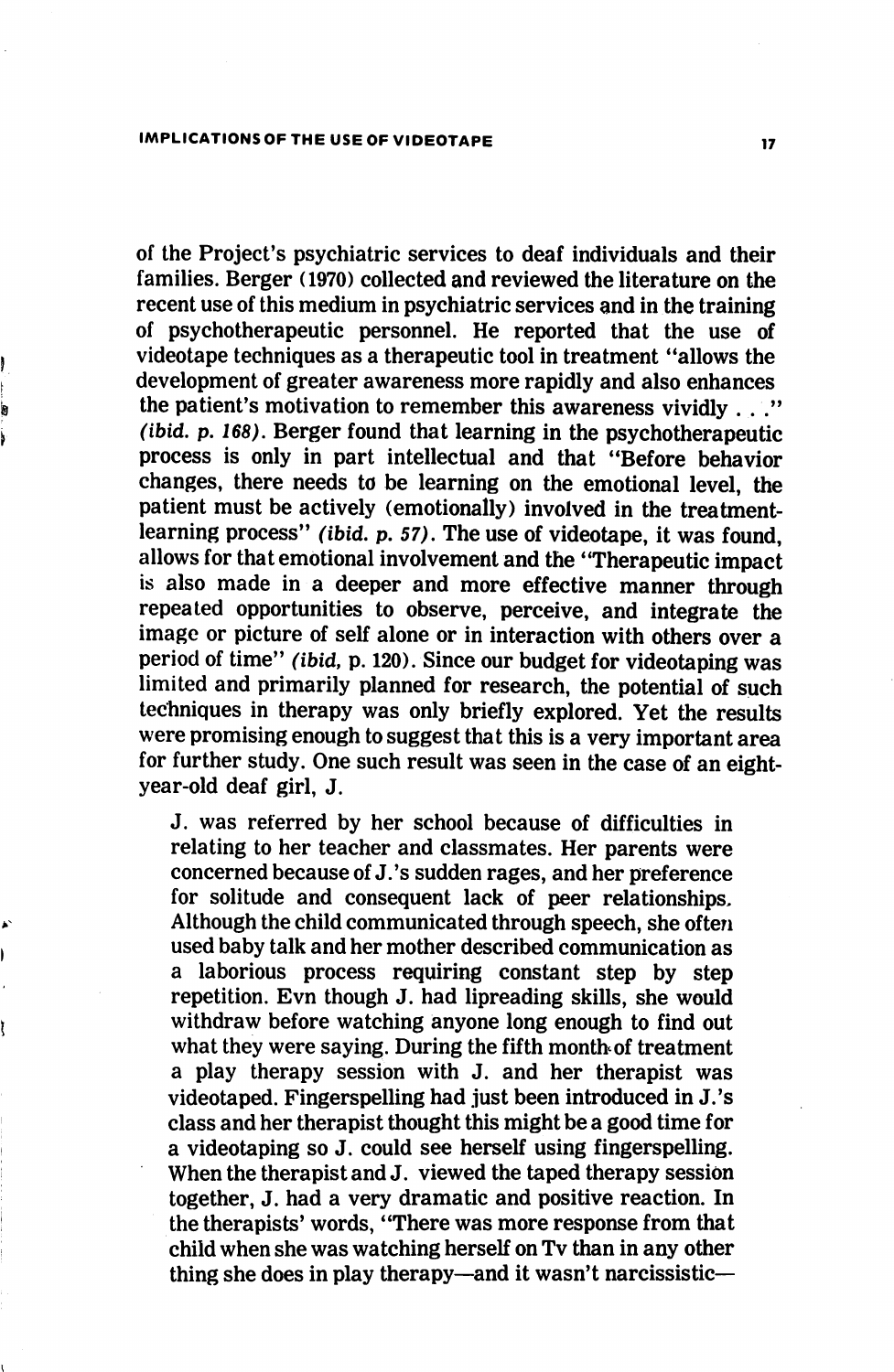### 18 IMPLICATIONS OF THE USE OF VIDEOTAPE

she shared her pleasure with me by communicating with me more than she had ever done." Her parents reported that when J. went home after that session, she "exploded" into communication, by fingerspelling, signs, speech and writing. Watching herself on videotape seemed to be in strumental in breaking the communicative block.

Another example of the therapeutic use of videotape is in conjoint therapy.

A deaf boy, D., age 12, and his parents were referred by the school because of D.'s behavior problems. The therapist had a videotape made of the session with herself, D., and his father. Another videotape was made of herself, D., and his mother. Their therapist was able to view the tapes and analyze the communication between D. and each of his parents. Some very helpful insights emerged from these tapes. For example, the mother's style of communication was noted to be somewhat self-conscious with careful speech articulation. The therapist noted how this seemed to inhibit not only D.'s freedom of communicative style but her own as well. The tape with the father revealed a much more relaxed style, and D. had a much easier time un derstanding him although the father had always thought that he articulated very poorly. The therapist noticed that during the session with D.'s father, her own communicative style was more eclectic and relaxed as well.

In an example of conjoint therapy with a young deaf man and his parents, videotape feedback allowed the mother and father to notice their own behavior. The mother spontaneously commented that she introduced too much in the already strained com munication between the father and son. The father, who felt very little confidence in his ability to communicate with his recently deafened son, commented that he did a much better job than he had thought and was encouraged by what he saw.

 $\mathbf{A}$ 

In looking at a videotape record the therapist is enabled as an observer to view and review an interaction of which he himself was at the time an involved member. He has an opportunity to recapitulate what occurred and his reasons for responding as he did and can also notice process of which he was unaware at the time. He may observe more carefully the patient's body image, expressive motion, direction of communication, use of sound and space, facial expression (the camera catches asides as well as direct views), and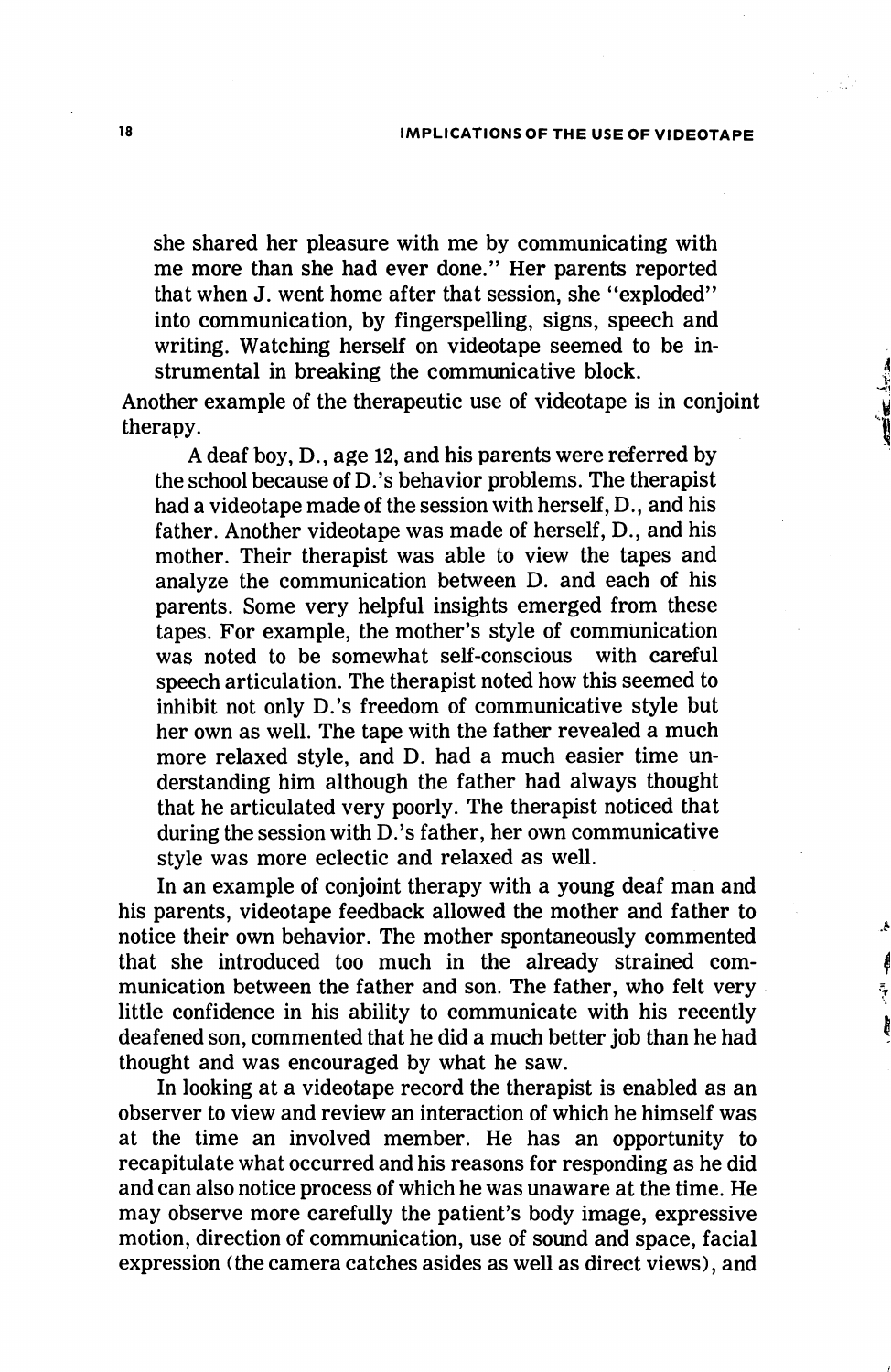the patterning of speech and play. Besides using videotape review for refining diagnostic understanding of the patient, the therapist may more closely look at himself. Sequential recordings on videotape provide for some tentative evaluation and for iden tification of crucial areas of improvement and of needed work. The patient also finds it helpful to be able to see his own progress recorded on videotape. Since deaf individuals rely so heavily upon visual feedback, the implications of the therapeutic value of videotape feedback should be particularly relevant both for deaf clients and for the professionals working with them.

### Consultation

Another ongoing part of our project has been consultation with schools, audiologists, medical students, doctors, nurses, child psychiatrists, probation workers, teachers of the deaf, parents of young deaf children and others. Berger, discussing the potential use of videotape points out the need to convey the burgeoning scientific and medical information economically and memorably to those who require it—"in the face of a decreasing availability of psychiatrists' and educators' time and the increasing needs of students and patients" (ibid, p. 252)). He goes on to stress that in disseminating mental health information, "... videotape is a highly personal medium for the individual viewer: it demands and obtains his participation. Videotape also communicates rapidly—with refined programming and editing an hour's worth of lectured information can be televised in 10 minutes and usually with improved un derstanding and retention by the audience" (ibid, p. 254). We have produced demonstration videotapes which were composites of many hours of taping. These succinct, self-contained units have been shown to the many people with whom we consulted. Since our progress report tape encompassed all facets of our project, it was the most widely shown, to large and small groups. Furthermore, the standardized compatibility of the recent equipment permits these tapes to be viewed by anyone anywhere who has videotape equip ment.

Our most recently produced composite tape of our research in language acquisition by deaf children was submitted as an adjunct to the written report to our funding agency and shows the viewer exactly what our data looks like. The actual taped record of the research subject using speech and sign language, singing, playing, and laughing, is indeed "worth a thousand words." It conveys directly and holistically in context what we have analyzed. This